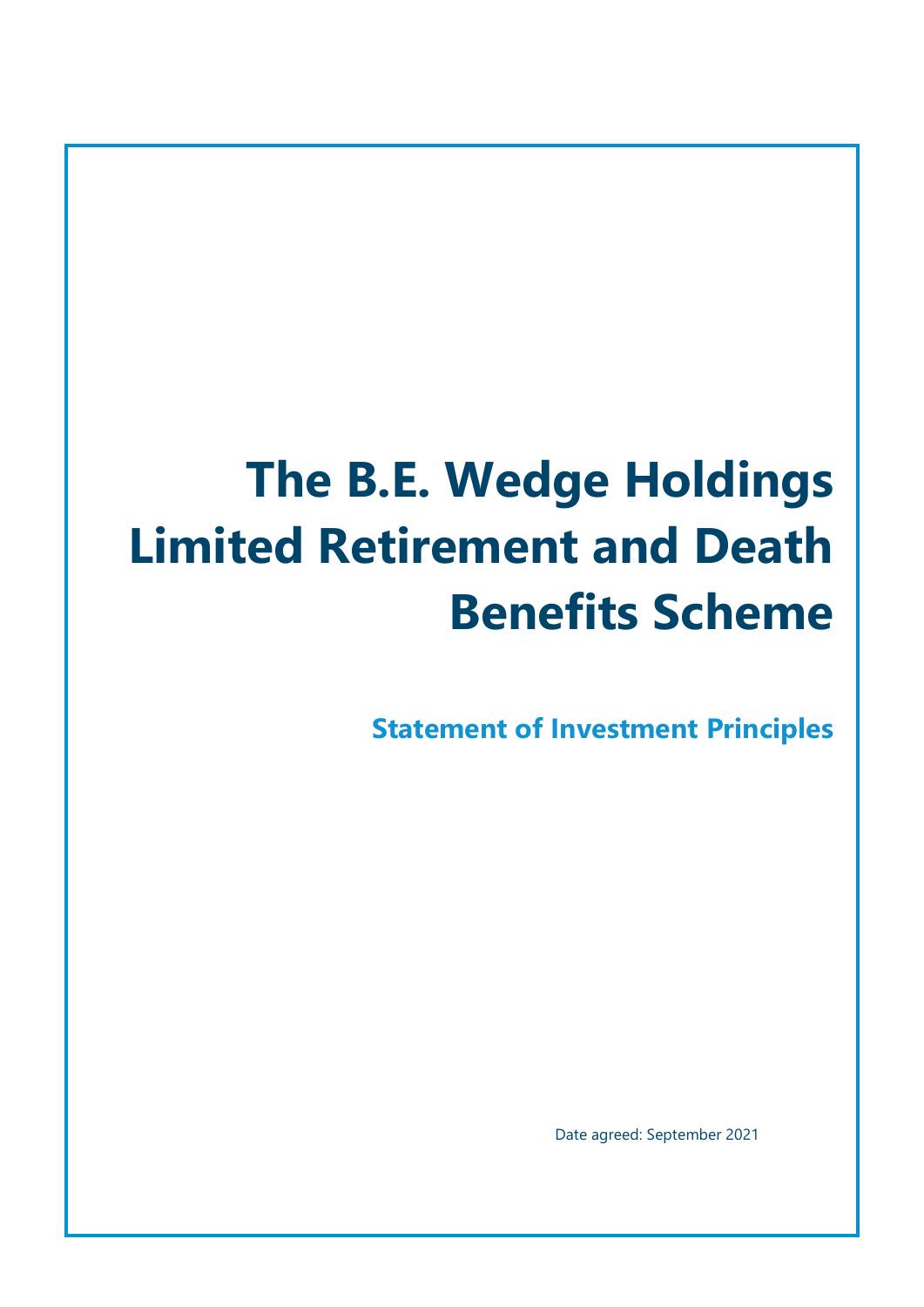# **Contents**

| 1.  |                                                                                                             |  |  |  |  |
|-----|-------------------------------------------------------------------------------------------------------------|--|--|--|--|
| 2.  |                                                                                                             |  |  |  |  |
| 3.  |                                                                                                             |  |  |  |  |
| 4.  |                                                                                                             |  |  |  |  |
| 5.  |                                                                                                             |  |  |  |  |
| 6.  |                                                                                                             |  |  |  |  |
| 7.  |                                                                                                             |  |  |  |  |
| 8.  |                                                                                                             |  |  |  |  |
| 9.  | Financially material considerations, non-financially material considerations, the exercise of voting rights |  |  |  |  |
| 10. |                                                                                                             |  |  |  |  |
|     |                                                                                                             |  |  |  |  |
|     |                                                                                                             |  |  |  |  |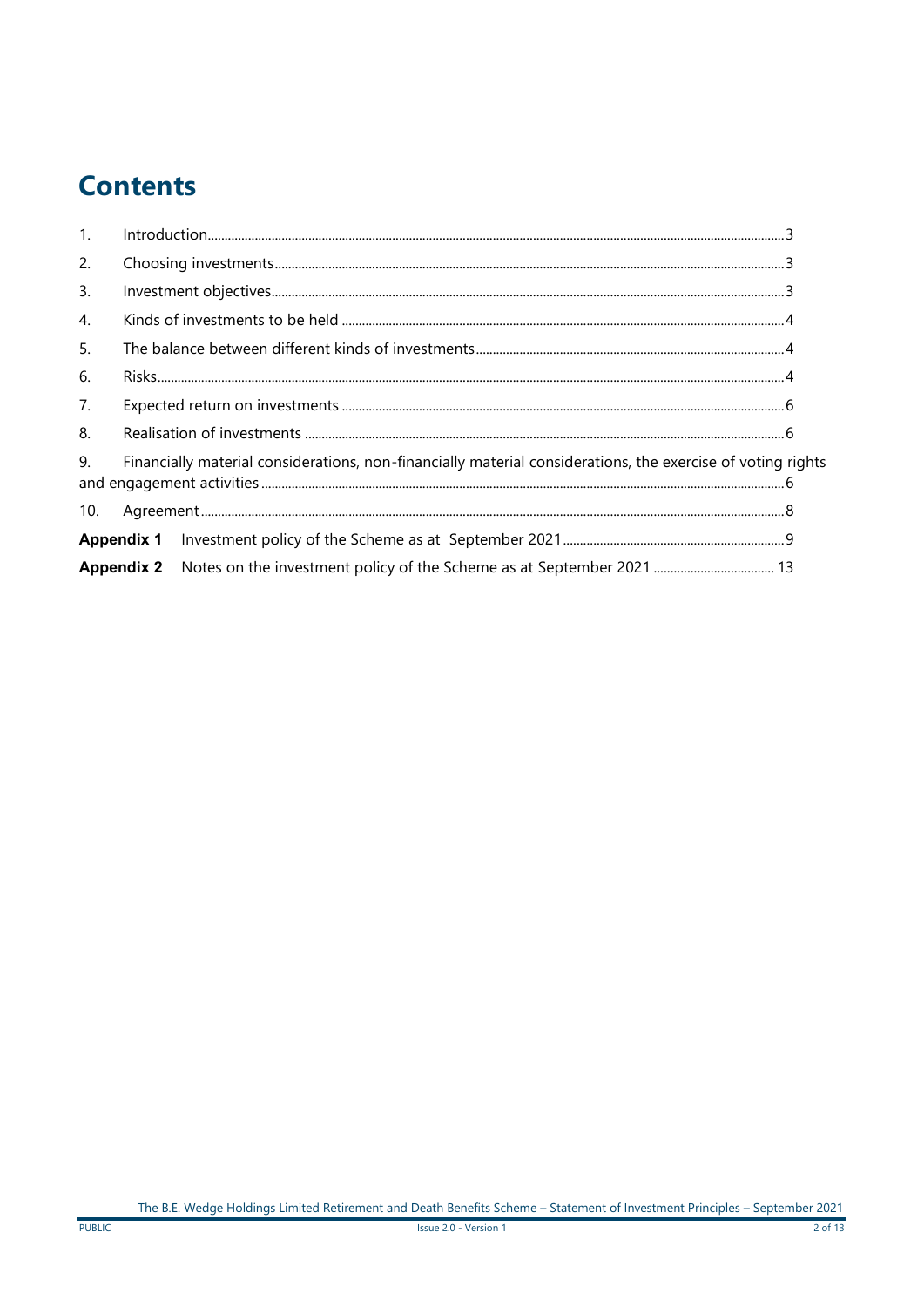# <span id="page-2-0"></span>**1. Introduction**

- 1.1. This is the Statement of Investment Principles prepared by the Trustee of The B.E. Wedge Holdings Limited Retirement and Death Benefits Scheme (the Scheme). This statement sets down the principles which govern the decisions about investments that enable the Scheme to meet the requirements of:
	- the Pensions Act 1995, as amended by the Pensions Act 2004;
	- the Occupational Pension Schemes (Investment) Regulations 2005 as amended by the Occupational Pension Schemes (Investment) (Amendment) Regulations 2010;
	- the Occupational Pension Schemes (Investment) (Amendment) Regulations 2018; and
	- the Occupational Pension Schemes (Investment and Disclosure) (Amendment) Regulations 2019.
- 1.2. In preparing this statement the Trustee has consulted B E Wedge Holdings Limited, the Principal Employer, and obtained advice from Barnett Waddingham LLP, the Trustee's investment consultants. Barnett Waddingham is authorised and regulated by the Financial Conduct Authority.
- 1.3. This statement has been prepared with regard to the 2001 Myners review of institutional investment (including subsequent updates), and Scheme Funding legislation.
- 1.4. The Trustee will review this statement at least every three years or if there is a significant change in any of the areas covered by the statement.
- 1.5. The investment powers of the Trustee are set out in Clause 10 of the Definitive Trust Deed & Rules, dated 12 April 2017 and any subsequent amending and replacement deeds. This statement is consistent with those powers.

# <span id="page-2-1"></span>**2. Choosing investments**

- 2.1. The Trustee's policy is to set the overall investment target and then monitor the performance of their managers against that target. In doing so, the Trustee considers the advice of their professional advisers, who they consider to be suitably qualified and experienced for this role.
- 2.2. The day-to-day management of the Scheme's assets is delegated to one or more investment managers. The Scheme's investment managers are detailed in the Appendices to this Statement. The investment managers are authorised and regulated by the Financial Conduct Authority, and are responsible for stock selection and the exercise of voting rights.
- 2.3. The Trustee reviews the appropriateness of the Scheme's investment strategy on an ongoing basis. This review includes consideration of the continued competence of the investment managers with respect to performance within any guidelines set. The Trustee will also consult the Principal Employer before amending the investment strategy.

# <span id="page-2-2"></span>**3. Investment objectives**

- 3.1. The Trustee has discussed key investment objectives in light of an analysis of the Scheme's liability profile as well as the constraints the Trustee faces in achieving these objectives. As a result, the Trustee's main investment objectives are:
	- to ensure that the Scheme can meet the members' entitlements under the Trust Deed and Rules as they fall due;
	- to achieve a long-term positive real return;
		- The B.E. Wedge Holdings Limited Retirement and Death Benefits Scheme Statement of Investment Principles September 2021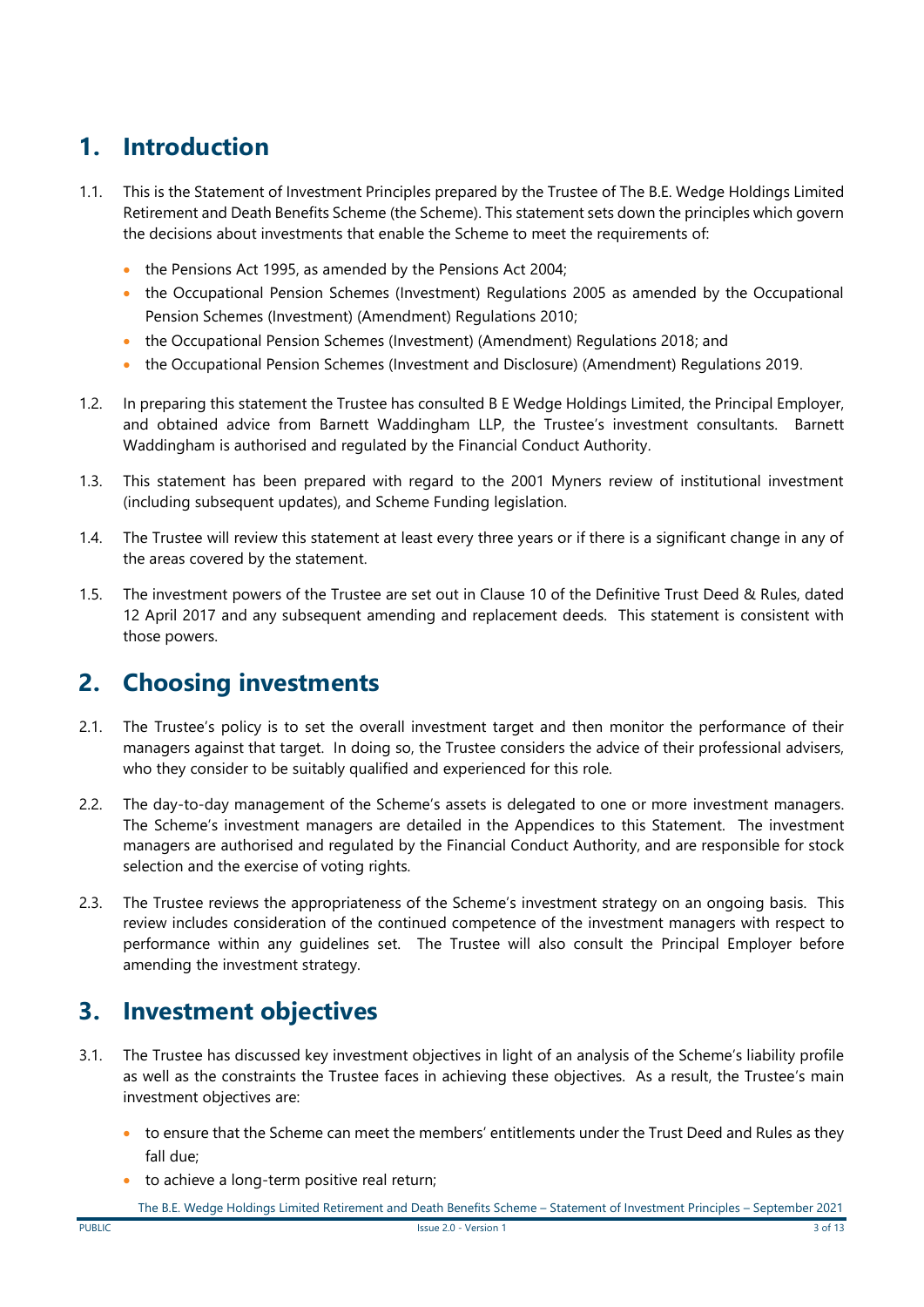- to manage the expected volatility of the returns achieved in order to control the level of volatility in the Scheme's required contribution levels;
- to invest in assets of appropriate liquidity which will generate income and capital growth to meet, together with new contributions from members and the participating employer, the cost of current and future benefits which the Scheme provides;
- to reduce the risk of the assets failing to meet the liabilities over the long term;
- to minimise the long-term costs of the Scheme by maximising the return on the assets whilst having regard to the above objectives.
- 3.2. The Trustee is aware of the relationship that exists between the particular investment portfolio that is held and the level of funding of the Scheme's liabilities. The Trustee has obtained exposure to investments that they expect will meet the Scheme's objectives as best as possible.

# <span id="page-3-0"></span>**4. Kinds of investments to be held**

- 4.1. The Scheme is permitted to invest in a wide range of assets including equities, bonds, cash, property and alternatives.
- 4.2. The Trustee monitors from time to time the employer-related investment content of their portfolio as a whole and will take steps to alter this should they discover this to be more than 5% of the portfolio. Typically this check is carried out annually when preparing the Scheme's accounts.

# <span id="page-3-1"></span>**5. The balance between different kinds of investments**

- 5.1. The Scheme invests in assets that are expected to achieve the Scheme's objectives. The allocation between different asset classes is contained within Appendix 2 to this Statement.
- 5.2. The Trustee considers the merits of both active and passive management for the various elements of the portfolio and may select different approaches for different asset classes. The current arrangements are set out in the Appendices to this Statement.
- 5.3. From time to time the Scheme may hold cash and therefore deviate from its strategic or tactical asset allocation in order to accommodate any short-term cashflow requirements or any other unexpected items.
- 5.4. The Trustee is aware that the appropriate balance between different kinds of investments will vary over time and therefore the Scheme's asset allocation will be expected to change as the Scheme's liability profile matures.

# <span id="page-3-2"></span>**6. Risks**

6.1. The Trustee has considered the following risks for the Scheme with regard to its investment policy and the Scheme's liabilities, and considered ways of managing/monitoring these risks: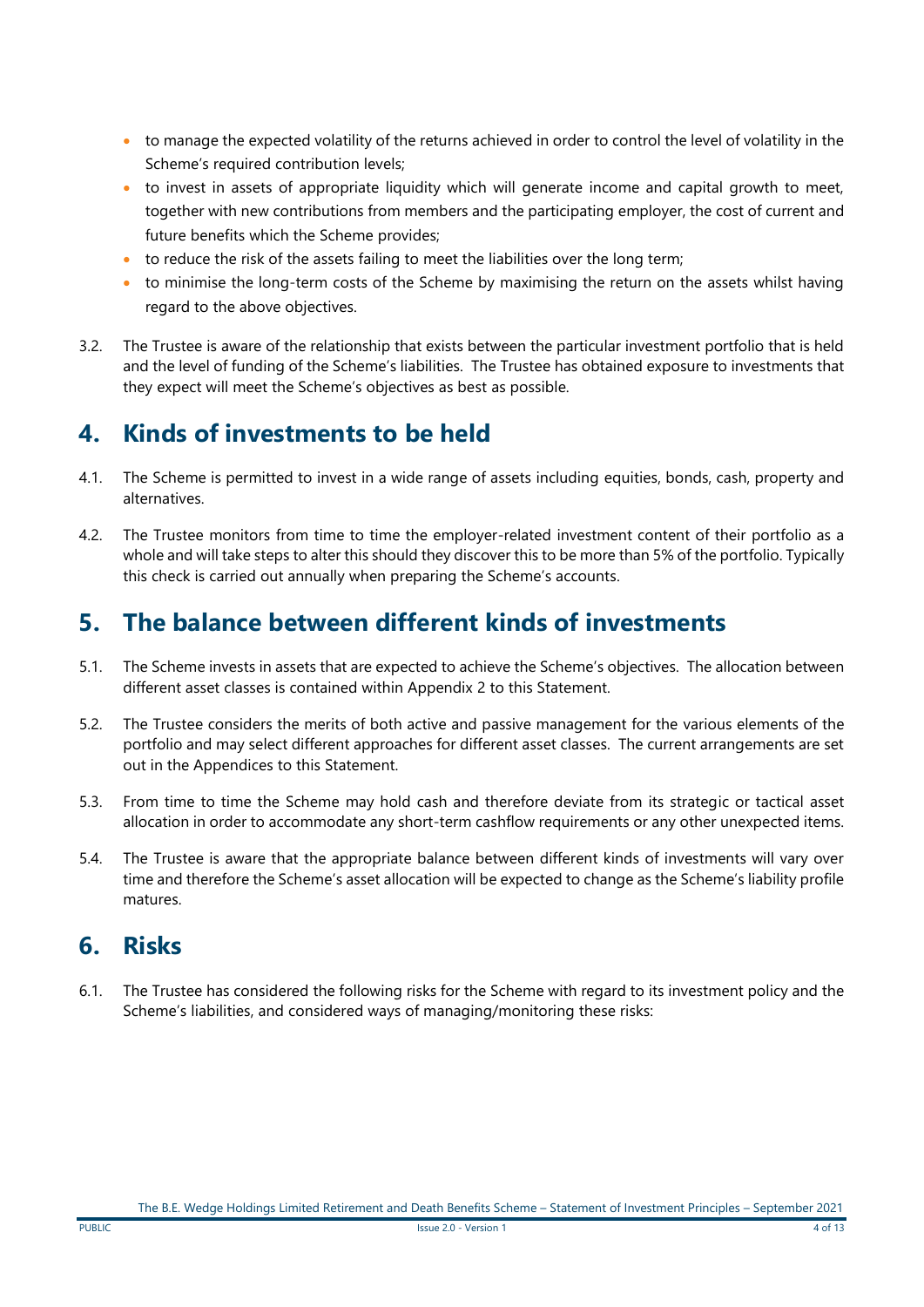| <b>Risk versus</b><br>the liabilities | The Trustee will monitor and review the investment strategy with respect to the<br>liabilities in conjunction with each actuarial valuation. The investment strategy will<br>be set with consideration to the appropriate level of risk required for the funding<br>strategy as set out in the Scheme's Statement of Funding Principles.               |  |  |  |
|---------------------------------------|--------------------------------------------------------------------------------------------------------------------------------------------------------------------------------------------------------------------------------------------------------------------------------------------------------------------------------------------------------|--|--|--|
| <b>Covenant risk</b>                  | The creditworthiness of the employer and the size of the pension liability relative to<br>the employer's earnings are monitored on a regular basis. The appropriate level of<br>investment risk is considered with reference to the strength of the employer<br>covenant.                                                                              |  |  |  |
| <b>Solvency and</b><br>mismatching    | This risk is addressed through the asset allocation strategy and ongoing triennial<br>actuarial valuations. The Trustee is aware that the asset allocation required to<br>minimise the volatility of the solvency position may be different from that which<br>would minimise the volatility on the Scheme's funding basis.                            |  |  |  |
| <b>Asset</b><br>allocation risk       | The asset allocation is detailed in Appendix 2 to this Statement and is monitored on<br>a regular basis by the Trustee.                                                                                                                                                                                                                                |  |  |  |
| <b>Investment</b><br>manager risk     | The Trustee monitors the performance of each of the Scheme's investment<br>managers on a regular basis in addition to having meetings with each manager from<br>time to time as necessary. The Trustee has a written agreement with each<br>investment manager, which contains a number of restrictions on how each<br>investment manager may operate. |  |  |  |
| <b>Governance</b><br>risk             | Each investment manager is expected to undertake good stewardship and positive<br>engagement in relation to the assets held. The Trustee monitors these and will<br>report on the managers' practices in their annual Implementation Statement.                                                                                                        |  |  |  |
| <b>ESG/Climate</b><br>risk            | The Trustee has considered long-term financial risks to the Scheme and believes<br>ESG factors as well as climate risk are potentially financially material and will<br>continue to develop the policy to consider these, alongside other factors, when<br>selecting or reviewing the Scheme's investments.                                            |  |  |  |
| <b>Concentration</b><br>risk          | Each investment manager is expected to manage broadly diversified portfolios and<br>to spread assets across a number of individual shares and securities.                                                                                                                                                                                              |  |  |  |
| <b>Liquidity risk</b>                 | The Scheme invests in assets such that there is a sufficient allocation to liquid<br>investments that can be converted into cash at short notice given the Scheme's<br>cashflow requirements. The Scheme's administrators assess the level of cash held<br>in order to limit the impact of the cashflow requirements on the investment policy.         |  |  |  |
| <b>Currency risk</b>                  | The Scheme's liabilities are denominated in sterling. The Scheme may gain exposure<br>to overseas currencies by investing in assets that are denominated in a foreign<br>currency or via currency management. Currency hedging is employed to manage<br>the impact of exchange rate fluctuations.                                                      |  |  |  |
| <b>Loss of</b><br>investment          | The risk of loss of investment by each investment manager and custodian is assessed<br>by the Trustee. This includes losses beyond those caused by market movements<br>(e.g. default risk, operational errors or fraud).                                                                                                                               |  |  |  |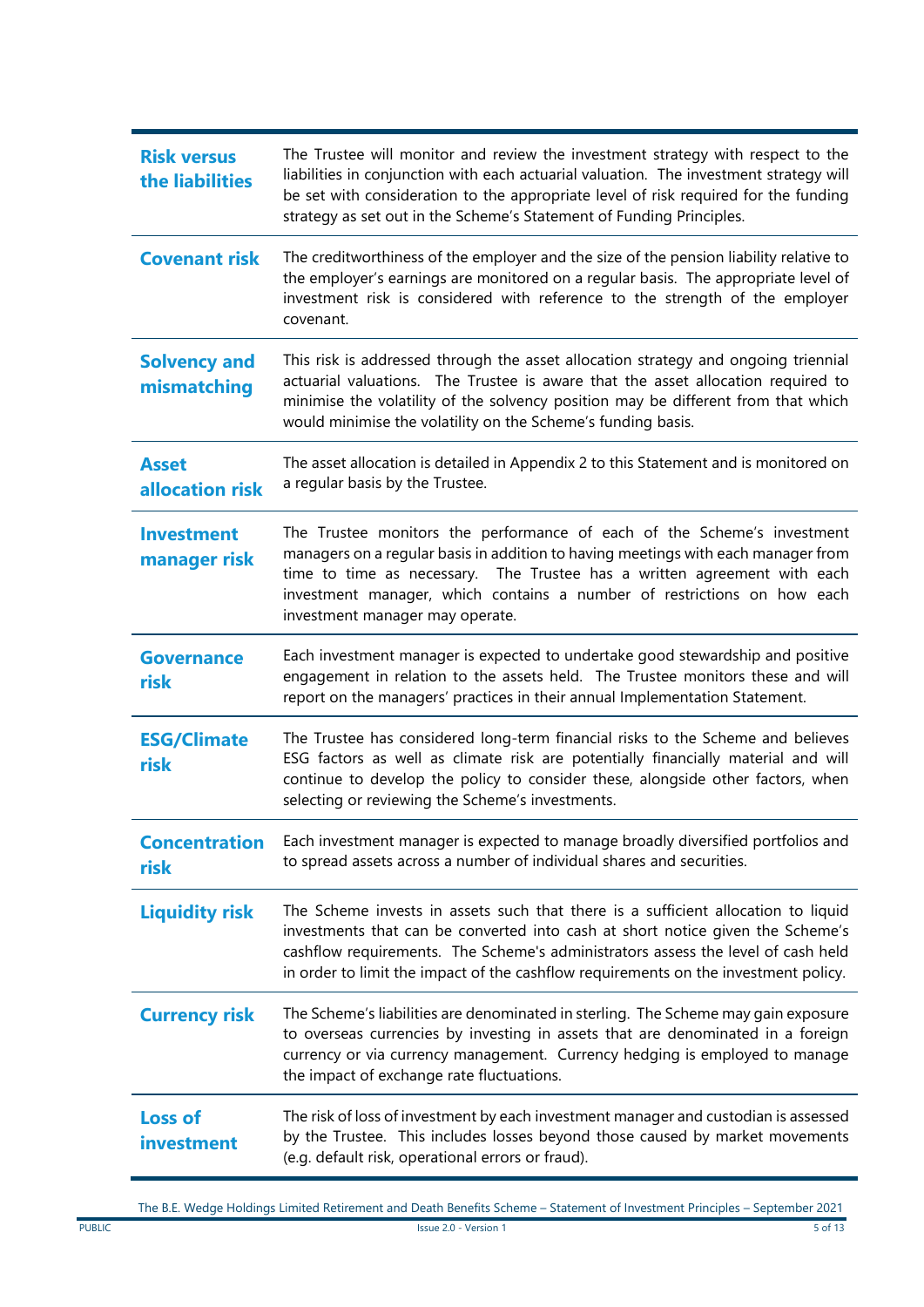# <span id="page-5-0"></span>**7. Expected return on investments**

- 7.1. The Trustee has regard to the relative investment return and risk that each asset class is expected to provide. The Trustee is advised by their professional advisors on these matters, who they deem to be appropriately qualified experts. However, the day-to-day selection of investments is delegated to the investment managers.
- 7.2. The Trustee recognises the need to distinguish between nominal and real returns and to make appropriate allowance for inflation when making decisions and comparisons.
- 7.3. In considering the expected return from investments, the Trustee recognises that different asset classes have different long-term expected returns and expected volatilities relative to the liabilities.
- 7.4. Having established the investment strategy, the Trustee monitors the performance of each investment manager against an agreed benchmark as frequently as appropriate according to market conditions and the Scheme's funding position. The Trustee meets the Scheme's investment managers as frequently as is appropriate, in order to review performance.

# <span id="page-5-1"></span>**8. Realisation of investments**

- 8.1. The Trustee has delegated the responsibility for buying and selling investments to the investment managers. The Trustee has considered the risk of liquidity as referred to above.
- 8.2. Ultimately, the investments will all have to be sold when the Scheme's life comes to an end. In this situation, the Trustee is aware of the fact that the realisable value of some investments, were there to be a forced sale, might be lower than the market value shown in the Scheme accounts.

# <span id="page-5-2"></span>**9. Financially material considerations, non-financially material considerations, the exercise of voting rights and engagement activities**

## **Financially material considerations**

- 9.1. The Trustee has considered long-term financial risks to the Scheme and believes that environmental, social and governance ("ESG") factors as well as climate risk are potentially financially material and therefore has a policy to consider these, alongside other factors, when selecting or reviewing the Scheme's investments.
- 9.2. Given the Scheme remains open to accrual and the Scheme's objective is to fund future member benefits from the Scheme's assets as they fall due, the Trustee has a long-term time horizon over which it takes into account the financial materiality of ESG factors (including, but not limited to, climate change).
- 9.3. From time to time, the Trustee may ask the Scheme's investment managers to attend meetings and provide updates on the funds, which the Trustee may request to include an update on ESG considerations.
- 9.4. The Trustee will be reliant on the information presented by the investment managers and their investment advisors regarding the extent to which an investment manager allows for ESG in making their investment decisions. Furthermore, an investment manager's excellence in relation to ESG considerations will not take precedence over other factors, including (but not limited to) historical performance or fees.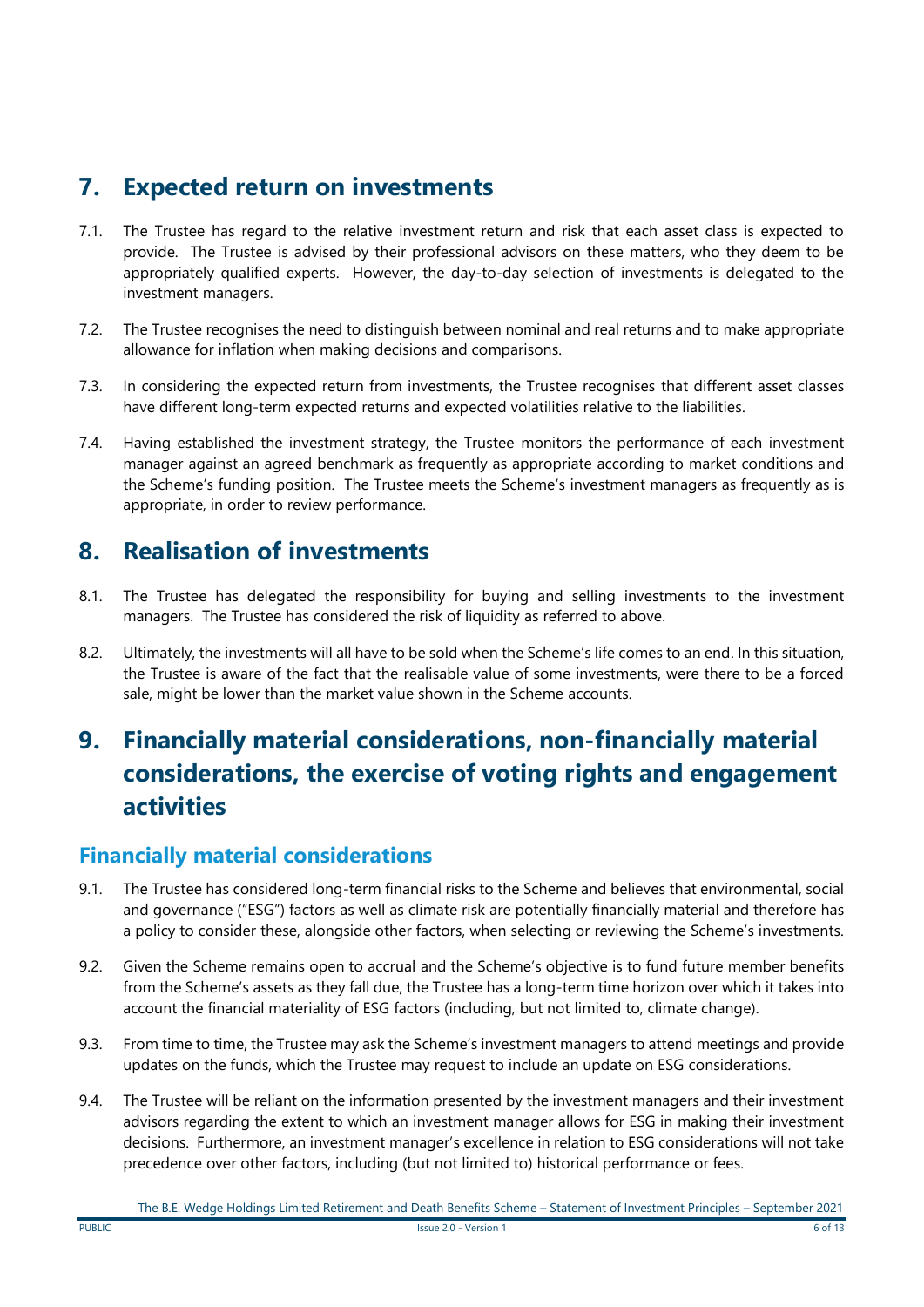- 9.5. Where the Scheme's investments are held in pooled funds, social, environmental and governance considerations are set by each of the investment managers. The Scheme's investment managers will ultimately act in the best interests of the Scheme's assets to maximise returns for a given level of risk. The Trustee will assess how this aligns with their own policies as set out in Appendix 1.
- 9.6. The Trustee also holds a range of funds on the Aviva platform, receiving advice from Robert Blumberger, an Independent Financial Adviser with Wren Sterling. ESG factors are taken into account when selecting funds for the Trustee to invest in, but do not take precedence over other financially material factors.
- 9.7. The Trustee has not imposed any restrictions relating to ESG issues on their investment managers and has not imposed any exclusions on their investment arrangements based on ESG factors.

## **The exercise of voting rights and engagement activities**

- 9.8. The Trustee believes that good stewardship and positive engagement can lead to improved governance and better risk-adjusted investor returns.
- 9.9. The Trustee delegates the exercise of the rights (including voting rights) attaching to the Scheme's investments to the investment managers. BlackRock, M&G and Newton are signatories of the UK Stewardship Code and have stated corporate governance policies which comply with these principles. The Trustee expects the investment managers to take account of ESG factors and climate risk when exercising these rights and will monitor this through the annual Implementation Statement.
- 9.10. The Trustee also delegates undertaking engagement activities, which include entering into discussions with company management in an attempt to influence behaviour, to the investment managers. As part of this, the Trustee expects their active investment managers to assess and monitor developments in the capital structure for each of the companies in which the manager invests. This should include monitoring developments in ESG related issues, and in particular climate risk, across the relevant parts of the capital structure. This expectation has been communicated to the Scheme's investment managers.
- 9.11. In selecting and reviewing their investment managers, where appropriate, the Trustee will consider the investment managers' policies on engagement and ESG and how those policies have been implemented. If the Trustee finds that any investment manager is not engaging with the companies in which the manager invests in a suitable manner, or is not taking sufficient account of ESG matters in its exercising of voting rights, it will engage with that investment manager with the help of the Scheme's investment consultants.
- 9.12. The Scheme's investment consultant, Barnett Waddingham, is independent and no arm of its business provides investment management services. This, and its FCA Regulated status, makes the Trustee confident that the investment manager recommendations Barnett Waddingham makes are free from conflicts of interest.
- 9.13. The Trustee expects all investment managers to have a conflict of interest policy in relation to their engagement and ongoing operations. In doing so, the Trustee believes they have appropriately managed the potential for conflicts of interest in the appointment of the investment manager and conflicts of interest between the Trustee/investment manager and the companies in which the manager invests.

## **Non-financially material considerations**

9.14. When constructing the investment strategy and selecting investment managers the Trustee does not take non-financial matters into account.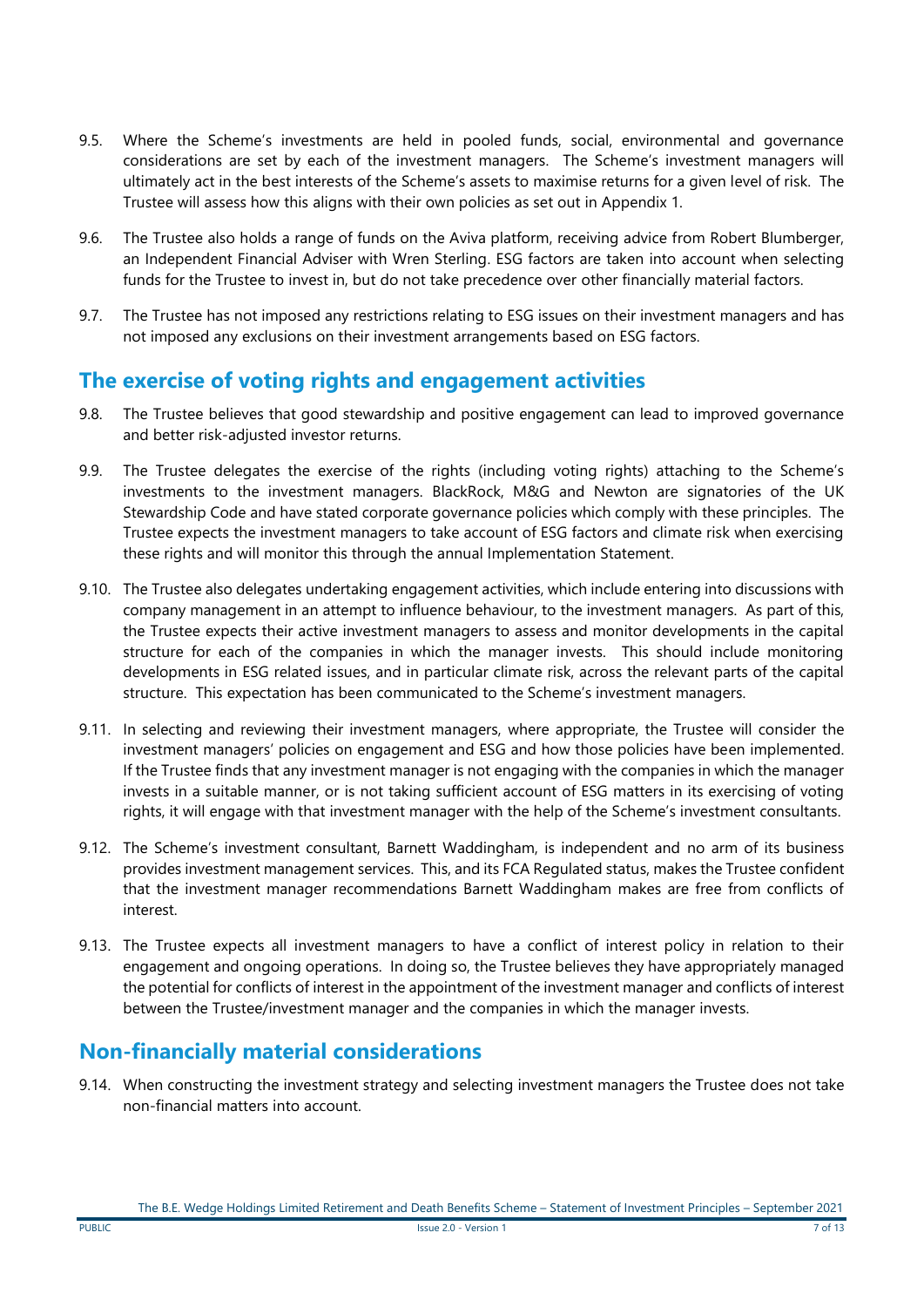# <span id="page-7-0"></span>**10. Agreement**

10.1. This statement was agreed by the Trustee, and replaces any previous statements. Copies of this statement and any subsequent amendments will be made available to the employer, the investment managers, the actuary and the Scheme auditor upon request.

#### **AGREED BY THE TRUSTEE ON 8 SEPTEMBER 2021**

**On behalf of B.E.W.H. Pension Trustee Limited, as Trustee to The B.E. Wedge Holdings Limited Retirement and Death Benefits Scheme**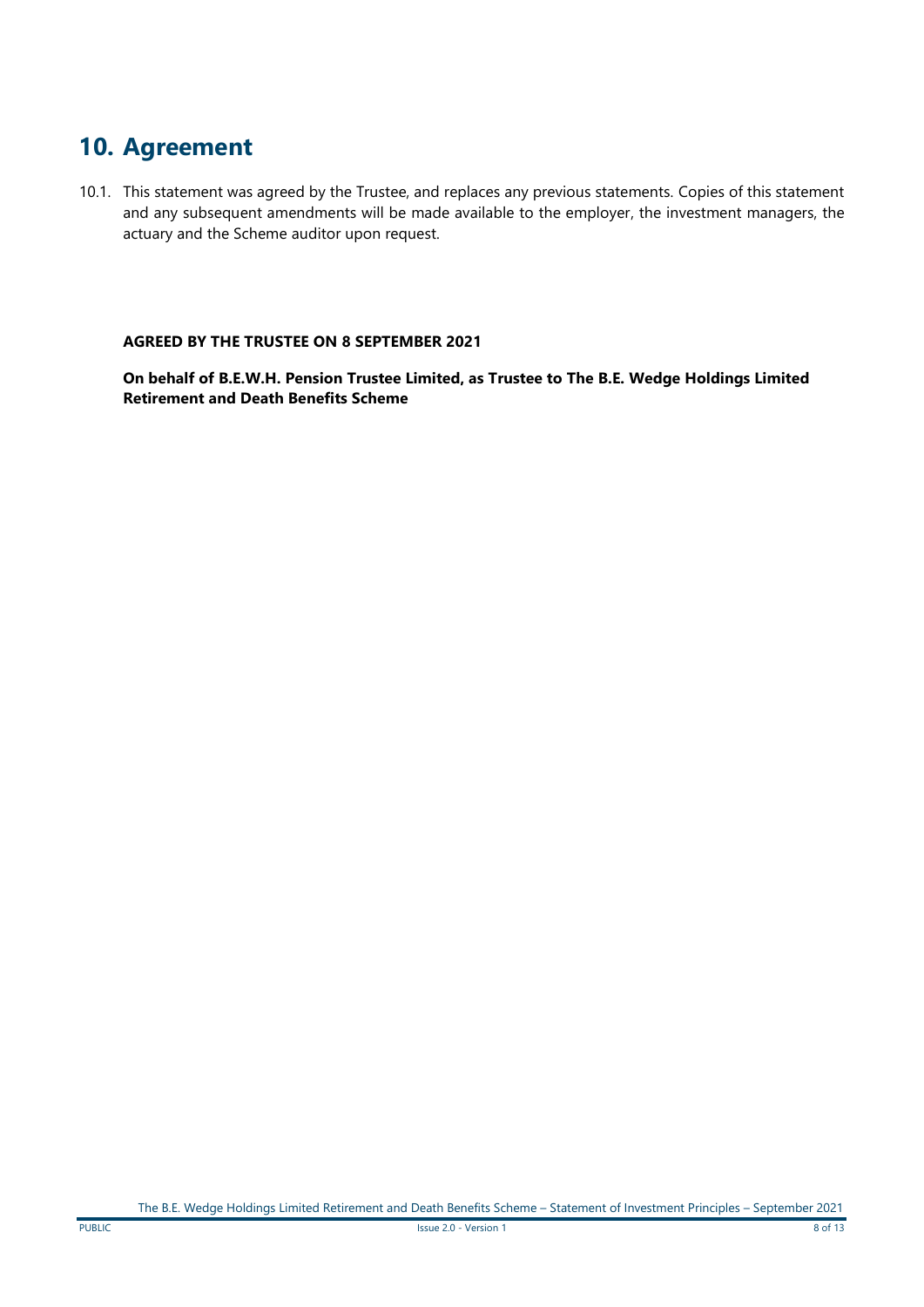# <span id="page-8-0"></span>**Appendix 1 Investment policy of the Scheme as at September 2021**

# **1. Choosing investments**

The Trustee has appointed the following investment managers to carry out the day-to-day investment of the Scheme:

- **BlackRock (Aquila Life Consensus Fund);**
- M&G (Balanced Non-Property Fund);
- Newton (Global Balanced Fund).

There are also a number of other professional investment managers, as advised by Wren Sterling, and appointed through the Aviva platform.

The Trustee also has AVC contracts with Standard Life Assurance Company, Equitable Life Assurance Company, Scottish Widow's PLC and ReAssure (previously Windsor Life) for the receipt of members' Additional Voluntary Contributions (AVCs).

Any new AVC contributions are invested with the Standard Life Assurance Company only.

The investment managers and AVC providers are authorised and regulated by the Financial Conduct Authority.

| <b>Fund</b>                             | <b>Benchmark</b>                                                                                                                                   | <b>Objective</b>                                                                                                                                              |
|-----------------------------------------|----------------------------------------------------------------------------------------------------------------------------------------------------|---------------------------------------------------------------------------------------------------------------------------------------------------------------|
| BlackRock Aquila Life<br>Consensus Fund | Aquila Life Consensus Fund<br>Benchmark $-$ a composite of the<br>benchmarks of the underlying<br>Aquila Life funds                                | To produce consistent investment<br>performance in line with the<br>average UK pension fund by<br>tracking the Aquila Life Consensus<br><b>Fund Benchmark</b> |
| M&G Balanced Non-<br>Property Fund      | ABI Mixed Investments 40-85%<br><b>Shares Sector Median</b>                                                                                        | To exceed the benchmark by 1.5%<br>to 2% p.a., before fees, over<br>rolling 3 year periods                                                                    |
| Newton Global Balanced<br>Fund          | Fixed weight comparative index<br>comprising of:<br>37.5% FTSE All Share<br>37.5% FTSE World (ex UK)<br>20% FTSE All Stocks<br>5% LIBID 7 day cash | To exceed the benchmark by 1-<br>2% p.a. over rolling 5 year periods                                                                                          |
| Wren Sterling investment<br>portfolio   | n/a                                                                                                                                                | To achieve capital growth over the<br>longer term                                                                                                             |

The performance of the investment managers will be monitored as frequently as the Trustee considers appropriate in light of the prevailing circumstances. The monitoring takes into account both short-term and long-term performance.

The B.E. Wedge Holdings Limited Retirement and Death Benefits Scheme – Statement of Investment Principles – September 2021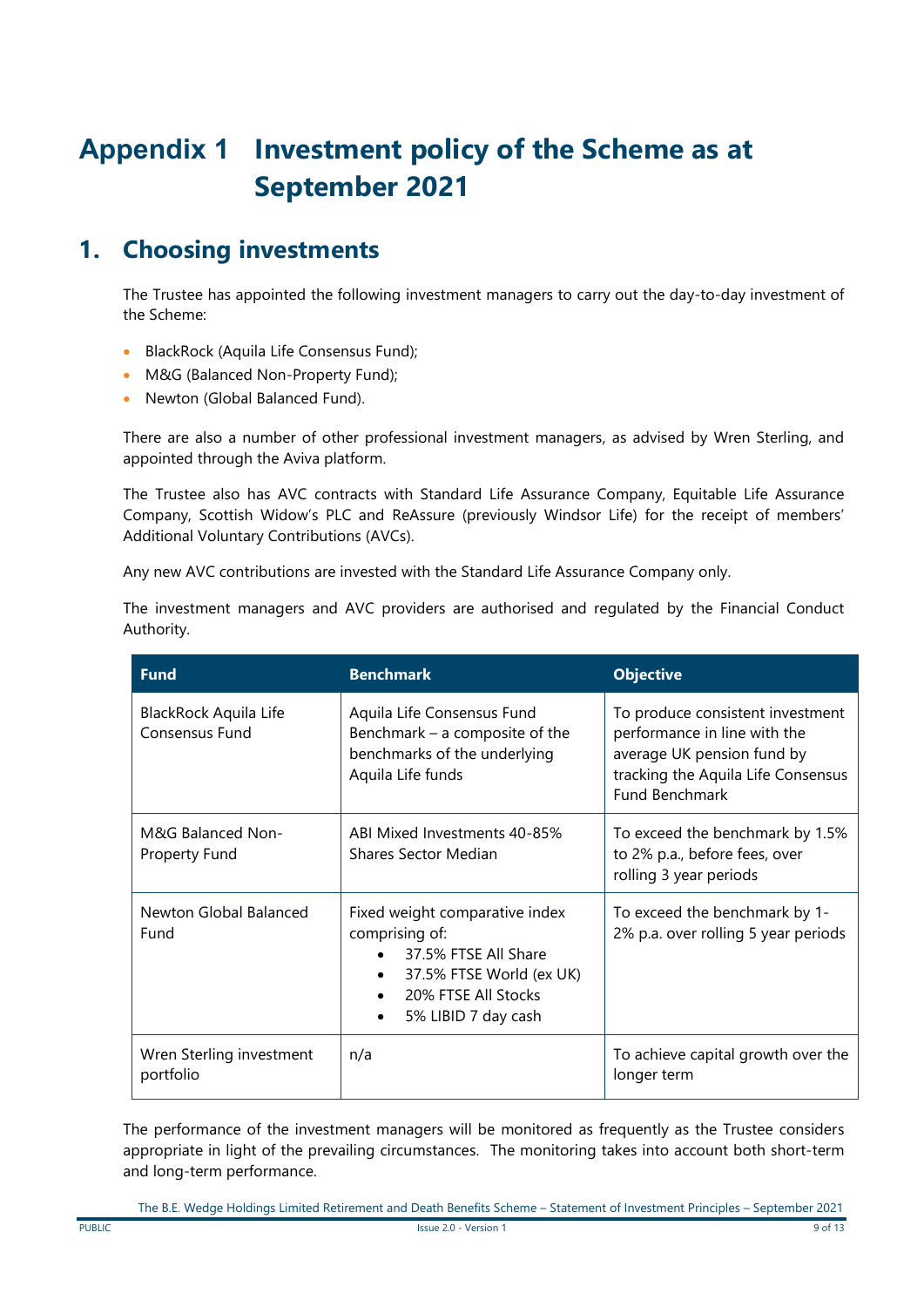The AVC arrangements are invested in a variety of funds, which are reviewed from time to time. As there are less than 30 members with AVCs we have not listed all of the AVC fund benchmarks here, but consider them separately at the time the AVCs are reviewed.

# **2. Policies on investment manager agreements**

# **Aligning the investment strategy and decisions of the investment manager with the Trustee's investment policies**

When choosing an investment manager, the Trustee selects the manager that most closely aligns with their own investment strategy and policies, including their policy on ESG and climate risk.

The Trustee recognises that when investing in pooled funds there is limited scope to influence the investment managers' strategy and decisions but has resolved to:

- Monitor the performance of the Funds relative to the stated investment objectives and philosophy, on which basis the manager has been appointed, to ensure the investment strategy and decisions continue to be in line with the Trustee's expectations.
- In the event that the investment manager ceases to invest in line with the Trustee's policies and expectations, including the management of ESG and climate related risks, their appointment will be reviewed.

# **Incentivising investment managers to make decisions based on assessments about medium to long-term financial and non-financial performance of an issuer of debt or equity and to engage with issuers of debt or equity in order to improve their performance in the medium to long-term**

In making investment decisions, the Trustee expects the Scheme's active investment managers to assess the long-term financial and non-financial prospects of any investment. The Trustee believes that nonfinancial factors – such as ESG risk, climate risk and the engagement of investment managers with the companies in which they invest – may have a long-term impact on returns and therefore investment managers should take these into consideration when making decisions.

In order to encourage this, the Trustees has notified the managers of the following:

- The Trustee believes the use of rolling timeframes, typically 3 to 5 years, is consistent with ensuring the investment manager makes decisions based on an appropriate time horizon and will therefore focus on the performance of the investment managers over this timeframe. In particular, in the case of assets that are actively managed, the Trustee expects this to be sufficient to ensure an appropriate alignment of interests.
- The Trustee does not expect ESG considerations to be disregarded by the investment manager in an effort to achieve any short term targets.
- The Trustee expects investment managers to be voting and engaging on behalf of the Scheme's holdings and the Trustee monitors this activity within the Implementation Statement in the Scheme's Annual Report and Accounts.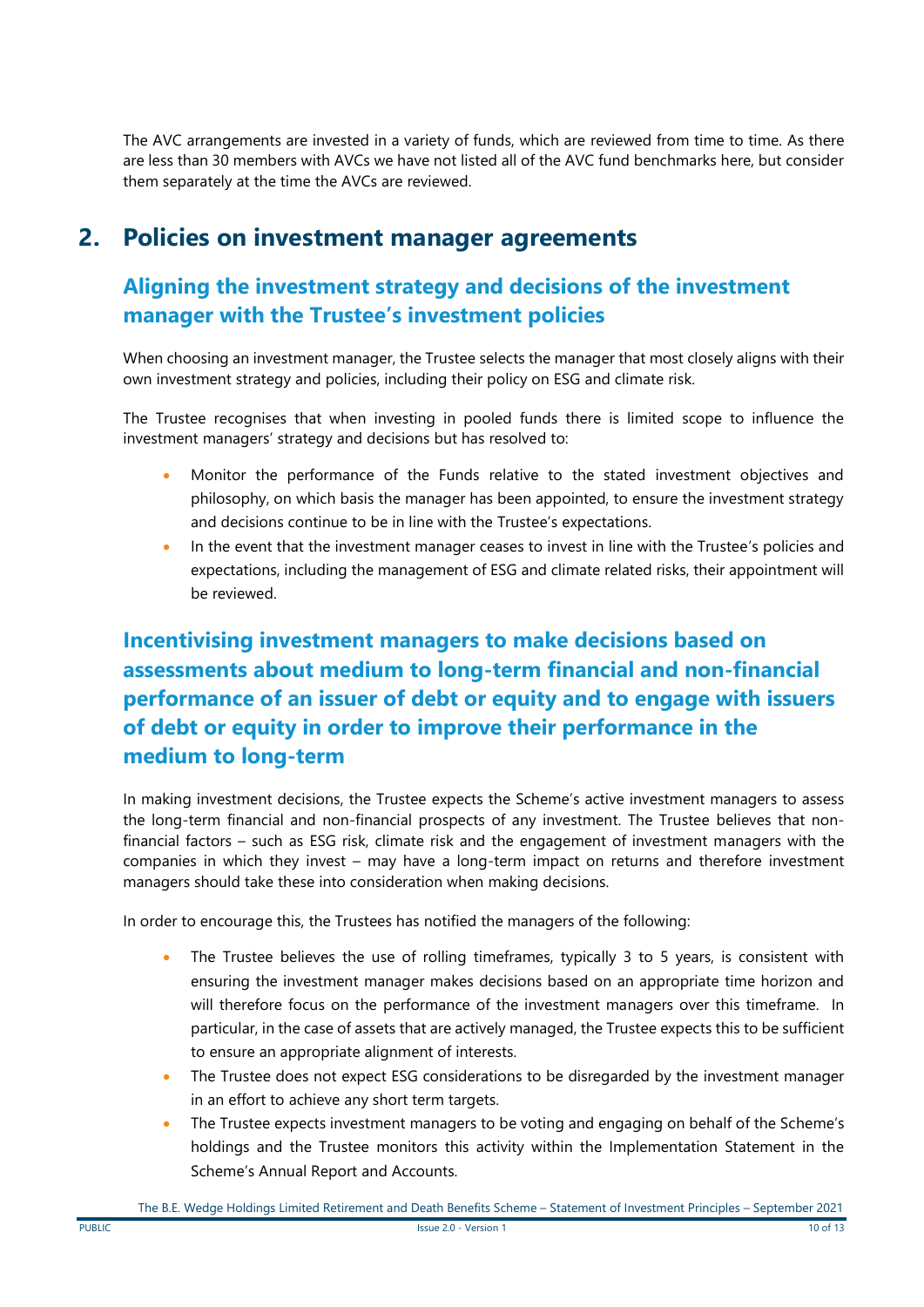# **How the method (and time horizon) of the evaluation of the investment manager's performance and remuneration for investment management services are in line with the Trustee's policies**

#### **Evaluation of investment managers' performance**

From time to time the Trustee reviews the investment managers' performance on a net of fees basis. This is considered over 3-5 year periods, which is consistent with the Trustee's wider investment policies. This review reflects not only fund returns, but also whether the investment managers continue to invest in line with the Trustee's expectations in terms of their investment approach, philosophy and process. This includes the investment managers' approaches to ESG and climate risk.

#### **Remuneration of investment managers**

Details of the fee structures for the Scheme's investment managers are contained in the Trustee's Investment Manager Arrangement Summary document.

The Scheme invests exclusively in pooled funds. In all cases, the investment manager's remuneration is linked to the value of the assets they manage on behalf of the Scheme. Therefore, as the assets grow in value, due to successful investment by the investment manager, the manager receives more in fees and as values fall they receive less. The Trustee believes that this fee structure incentivises the manager to invest in a way that benefits the Scheme; in particular, it enables the investment manager to focus on long-term performance.

The Trustee asks the Scheme's Investment Consultant to assess whether the investment management fee is in line with the market when the manager is selected, and the appropriateness of the annual management charges are considered from time to time.

# **How the Trustee monitors portfolio turnover costs incurred by the investment manager, and how the define and monitor targeted portfolio turnover or turnover range**

The Trustee acknowledges that portfolio turnover costs can impact on the performance of their investments. However, equally the Trustee believes that active managers can add value through turnover of investments.

When underperformance is identified, the level of turnover may be investigated with the investment manager concerned if it is felt this may have been a significant contributor to the underperformance. In these cases, the Trustee defines the target turnover with respect to the market conditions and peer group practices.

#### **The duration of the arrangement with the investment manager**

All of the Scheme's investment are in open-ended pooled funds and as such there are no pre-agreed timeframes for investment. However, the Trustee's approach to investing means that investments are expected to be held over a period of 3 years or more.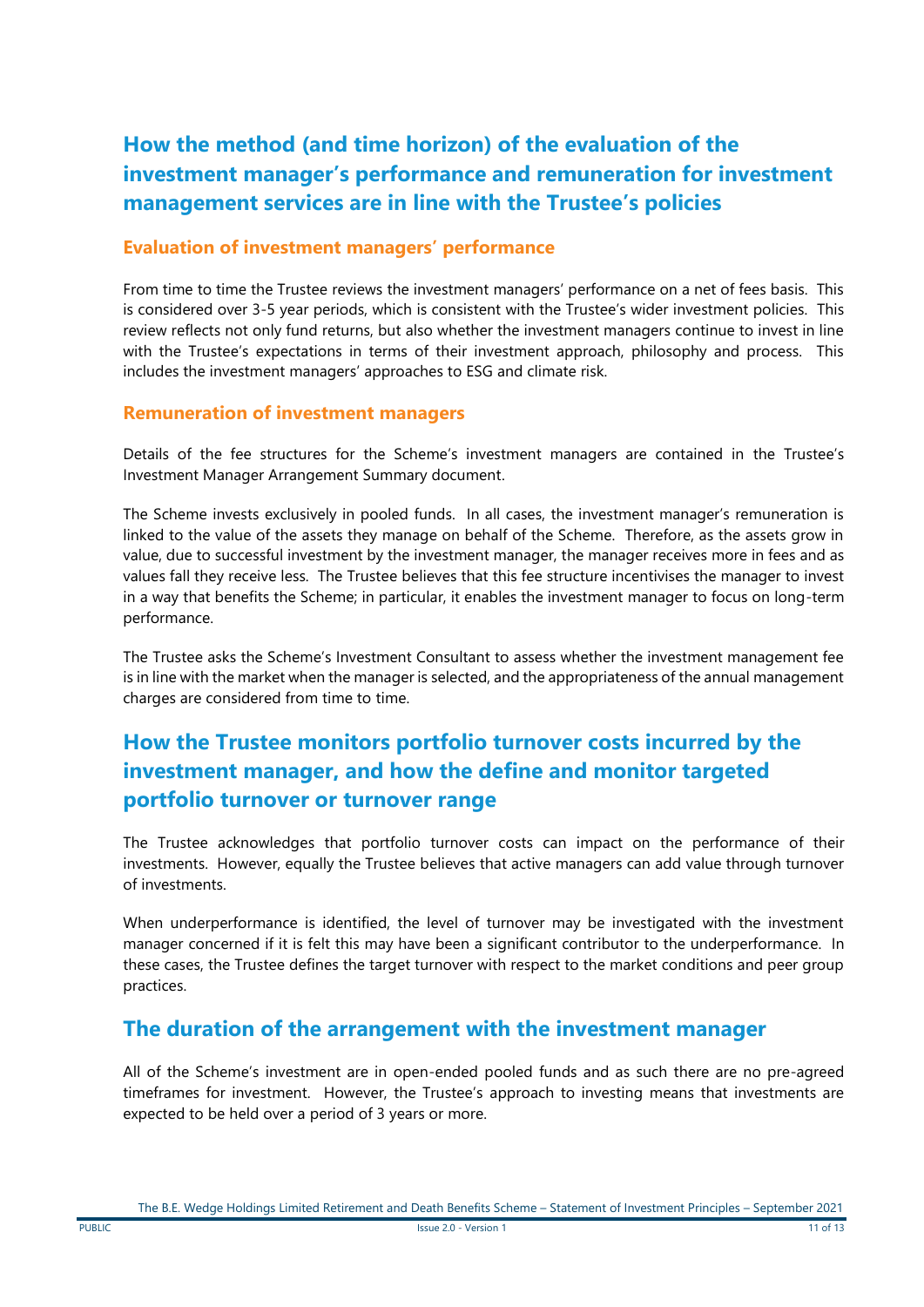The suitability of the Scheme's asset allocation and its ongoing alignment with the Trustees' investment aims, beliefs and constraints is assessed periodically as appropriate. As part of this review the ongoing appropriateness of the investment managers, and the specific funds used, is assessed.